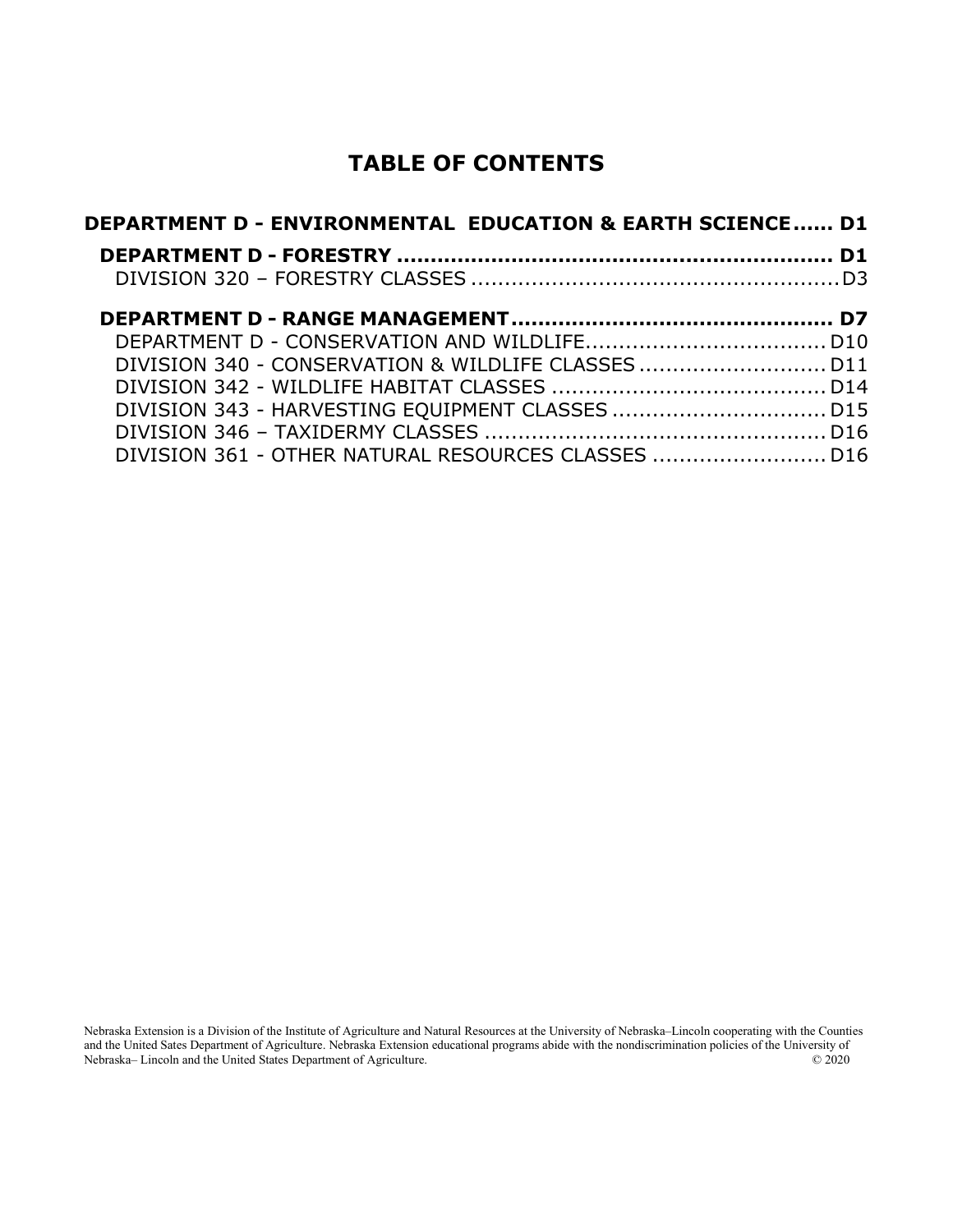### <span id="page-1-0"></span>**DEPARTMENT D - ENVIRONMENTAL EDUCATION & EARTH SCIENCE**

#### **DRESS CODE -**

#### **Please follow the dress code for your county as noted in the "General Rules and Regulations" section of this fair book.**

#### **ENTRIES PER EXHIBITOR -**

**County Entries** - No limit to number of exhibit per class unless otherwise noted in class description.

**State Fair** - State Fair has limits to entries per exhibitor and could be different in each division (please refer to the Nebraska State Fair Book).

**IMPORTANT –** There is **NOT** a **County Only Section** in the Fair book. There will either be a **CF** or **SF** in front of every **Class Number**.

- **CF**: means that exhibit is **ONLY** eligible to be exhibited at the **C**ounty **F**air.
- **SF**: means that exhibit if **CHOSEN** at County Fair is eligible to advance to **S**tate **F**air.

## **DEPARTMENT D - FORESTRY**

<span id="page-1-1"></span>This category provides 4-H'ers an opportunity to prepare displays that shows their expertise in many aspects of forestry. Involvement in this category will lead to expansion of seed, twig, wood, leaf, and tree knowledge for 4-H'ers. In addition, participants would learn more about common Nebraskan trees. For more information about tree classification visit this website [https://4hcurriculum.unl.edu/index.php/main/program\\_project/65](https://4hcurriculum.unl.edu/index.php/main/program_project/65)

#### **Rules**

1. The official reference for all forestry projects is the [Tree Identification Manual](http://marketplace.unl.edu/ne4h/tree-identifcation-manual-691.html)  [\(4-H 332\)](http://marketplace.unl.edu/ne4h/tree-identifcation-manual-691.html) which was recently revised and is available for purchase from UNL Marketplace. Other helpful forestry references include Trees of Nebraska (EC 92- 1774-X), [Leafing Out \(4-H431\)](http://marketplace.unl.edu/ne4h/leafing-out.html) and Plant a Tree (EC 17-11-80).

2. Display "boards" must be made from wood or wood composite, e.g., plywood, fiberboard, or masonite,  $\frac{1}{4}$ " to  $\frac{1}{2}$ " thick and no larger than 24" x 24". Display boards may be coated, e.g., painted or varnished, on both sides, to prevent warping.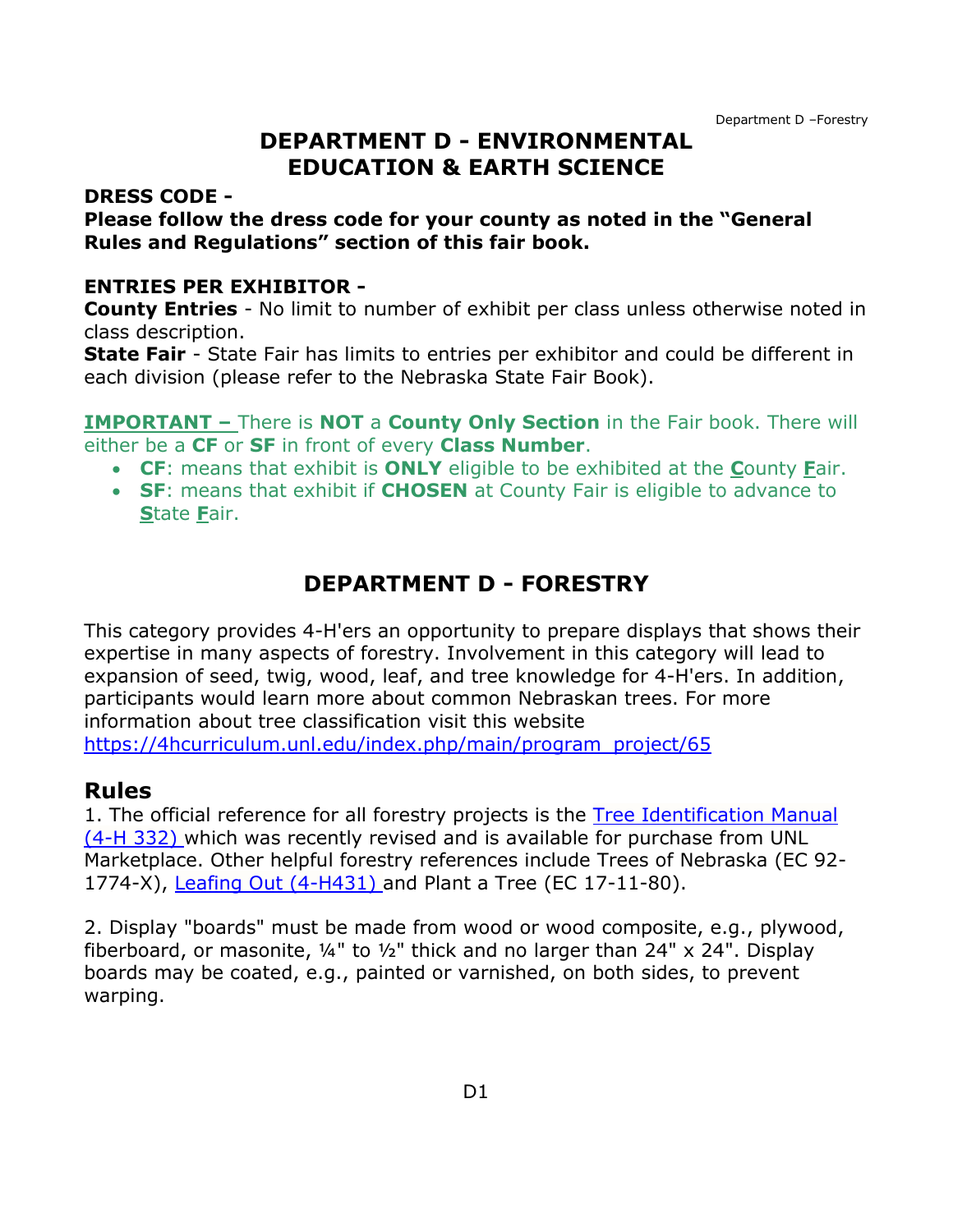3. Display "posters" must be made from a material, e.g. foam board or poster board that will stand upright without buckling and be no larger than 24" x 24".

4. Display "books" must measure no more than 16" x 16".

5 At least 5 of the 10 samples in Class 2, 3, 4, and 5 must be from the list of 60 species described in 4-H 332. Samples must be from 10 different tree species. For example, Emerald Queen Maple and Crimson King Maple are both varieties of the same species (Norway Maple), and thus have the same genus and species name, i.e. Acer platanoides. All samples must be from trees, NO shrubs. If more than 10 samples are included in the display, only the first 10 samples from the current year will be judged.

6. Due to emerald ash borer infestation, no true ash species (Green Ash, White Ash, Black Ash, or Blue Ash) may be included in any collections. Inclusion of a true ash species will result of the project being disqualified.

7. Remember that other general labeling standards apply. For example scientific names are always italicized or underlined. Also the first letter of a Genus name is always capitalized. The first letter of a species name is always lower case. When required, always indicate complete scientific names (Genus and species) and common names (e.g Norway Maple) even when "variety names" are included. For example, the scientific name of Emerald Queen Maple is Acer platanoides and the common name is Norway maple. "Emerald Queen" may be included as the variety name, but variety names are not required.

8. How well the exhibitor follows written directions is an important factor in judging.

#### **Quota**

County Fair Quota -For general rules see the General Rules and Regulations Section of the Fair Book State Fair Quota -Refer to general rules for information regarding quota <https://4h.unl.edu/fairbook/general/rules>

## **Eligibility**

All static exhibits must have received a purple ribbon at the county fair to advance to the state fair.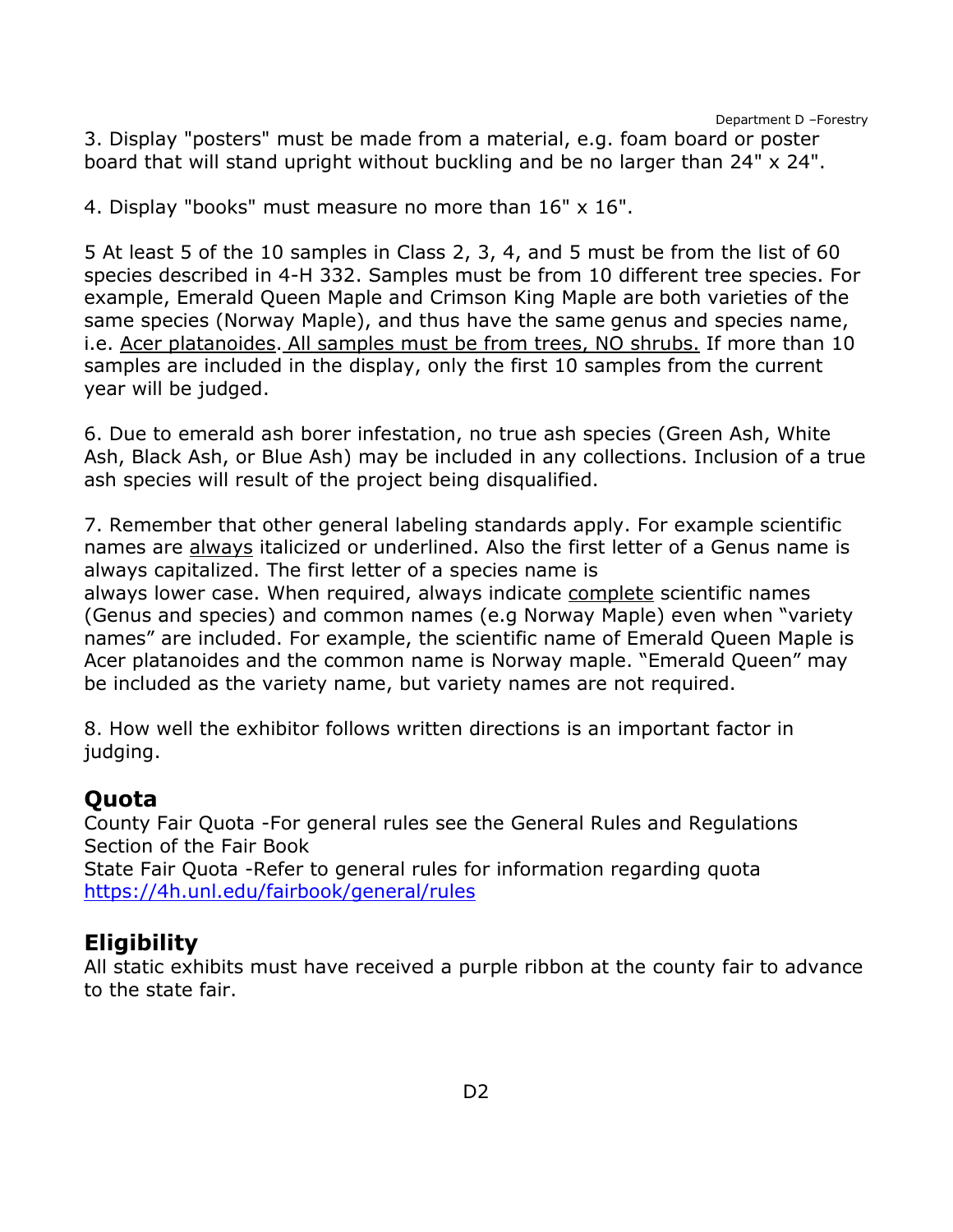#### **Scoresheets, Forms, and Contest Study Materials**

Scoresheets, forms, contest study materials, and additional resources can be found at [http://go.unl.edu/ne4hforestry.](http://go.unl.edu/ne4hforestry)

#### **State Fair Special Awards**

Premier 4-H Science Award is available in this area. Please see 4-H Section Regulations for more details.

#### **Resources**

<span id="page-3-0"></span>To find the youth and leader resources associated with this project area go to [https://4hcurriculum.unl.edu/.](https://4hcurriculum.unl.edu/) Use the search box to search by curriculum area.

## **DIVISION 320 – FORESTRY CLASSES**

**SF-D320001 - Design Your Own Exhibit** - Prepare an educational exhibit about some aspect of trees, forests, or forestry that is of special interest to you. Possible topics include paper recycling, wildfire, forest products, forest wildlife, or forest pests. The only requirements are that the display must be no larger than 24 inches by 24 inches by 24 inches. Photographs, drawings, samples, charts, posters, etc. can be used, but include enough information to adequately explain the topic. Your display should be substantially different from other display classes. Be as creative as you like.

**SF-D320002 - Leaf Display** - The leaf display must include samples of "complete leaves" from at least 10 different tree species. The display must include at least two samples of simple leaves, compound leaves, and conifer leaves. Leaves should be pressed, dried, and mounted.

- **Collection** Whenever possible, collect leaves from mature trees. Collect leaves any time after they have reached full size, usually beginning in early summer. Leaf samples should also be in good condition and representative of the average leaves on the tree. Keep in mind that shaded leaves are often much larger than normal. Carefully remove leaves from the twig with the entire petiole or rachis intact. After collection, fresh leaf samples can be temporarily stored within the pages of an old magazine, but they should be properly pressed and dried for display. Be sure to record pertinent information during collection. All collections must be done by the exhibitor.
- **Mounting** Leaves may be displayed in a notebook or on a display board. Any method may be used to mount leaves, - e.g. wire, glue, tape, staples, plastic bags, but be sure all their features can be clearly identified.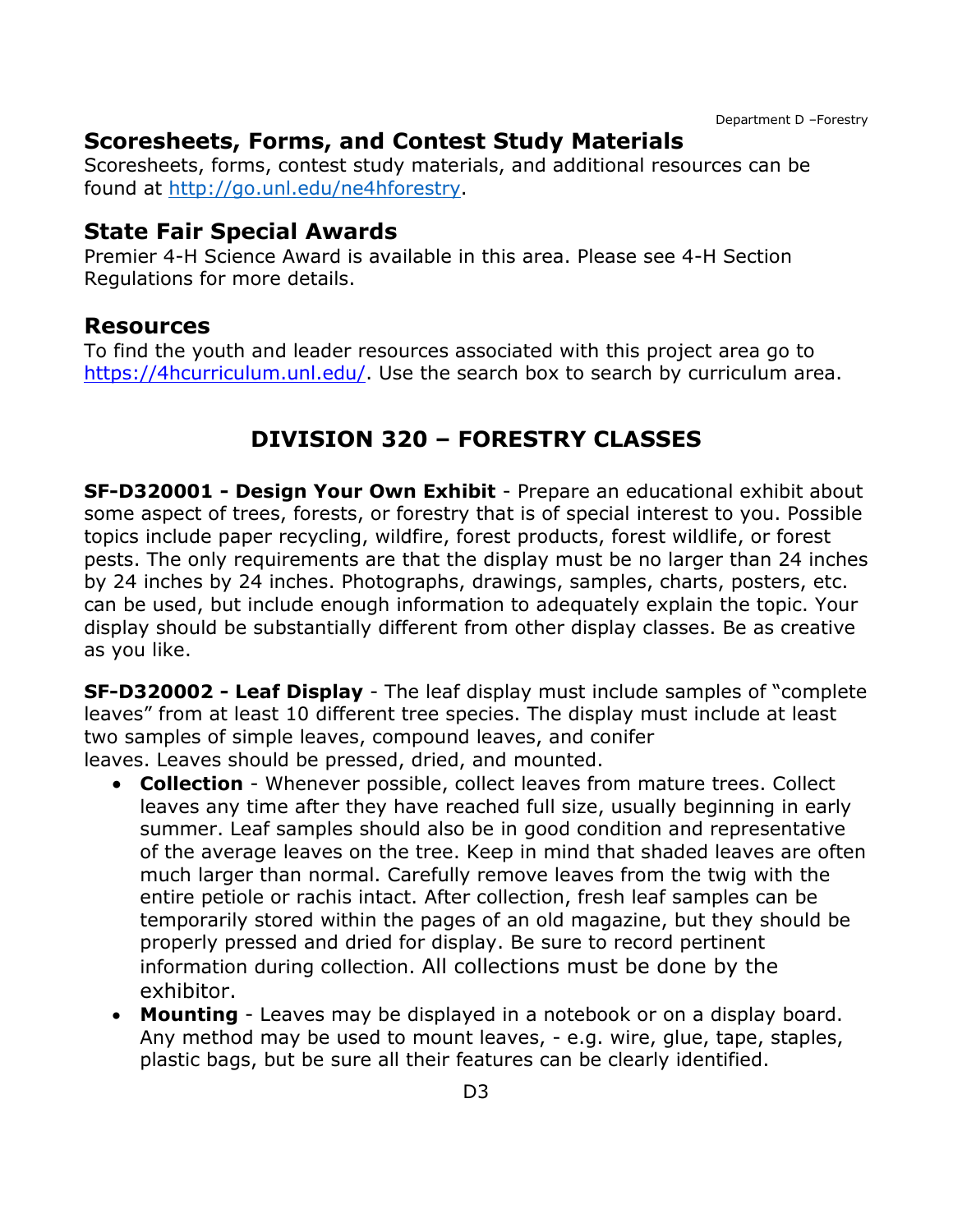- **Labeling** The label for each sample must include: 1) common name; 2) scientific name; 3) leaf type; 4) leaf arrangement (for broadleaf trees); 5) leaf composition (for broadleaf trees); 6) collector's name; 7) collection date; 8) collection location (be specific, state and county at a minimum). If a twig is included with a sample, indicate "twig included" on the label. For example, the twig may be included with an Eastern Red Cedar sample because the leaves are very small and difficult to remove from the twig.
- **Supplemental information:** e.g. general uses, common products, fall color, etc., may be included with the display to enhance its educational value.

**SF-D320003 - Twig Display** - The twig display must include twig samples from at least 10 different tree species. The display must include at least two samples of opposite and alternate leaf arrangements from broadleaf trees.

- **Collection** Twig samples should be collected during the dormant season (November - April) when the buds are mature. Twig samples must be at least 6 inches long and exhibit buds. Leaves must be removed and side branches must be trimmed to less than 1 inch in length. All collections must be done by the exhibitor.
- **Mounting**  Twigs must be mounted on a display board. Any method, e.g. wire, glue, tape, staples, plastic bags, etc., may be used to mount twigs, but be sure all features can be clearly identified. The non-terminal end must be cut at a slant so the pith can be seen.
- **Labeling** The label for each sample must include:1) common name; 2) scientific name; 3) leaf arrangement (for broadleaf trees); 4) collector's name; 5) collection date; 6) collection location (be specific, state and county at a minimum).
- **Supplemental information:** e.g. general uses, tree characteristics, etc., may be included with the display to enhance its educational value.

**SF-D320004 - Seed Display** -The seed display must include seed samples from at least 10 different tree species.

• **Collection:** Tree seeds should be collected at the time of year when they are mature, which varies widely depending upon tree species. For example, Silver Maple seeds mature in May while Red Oak acorns do not mature until September. Seed samples should be free of insect or disease symptoms. Remember to display seeds, not fruit. For example, the seed from a honey locust is enclosed in a pod. Remove and display the seed not just the pod. It is acceptable to display the fruit with the seed, but clearly label each. All collections must be done by the exhibitor.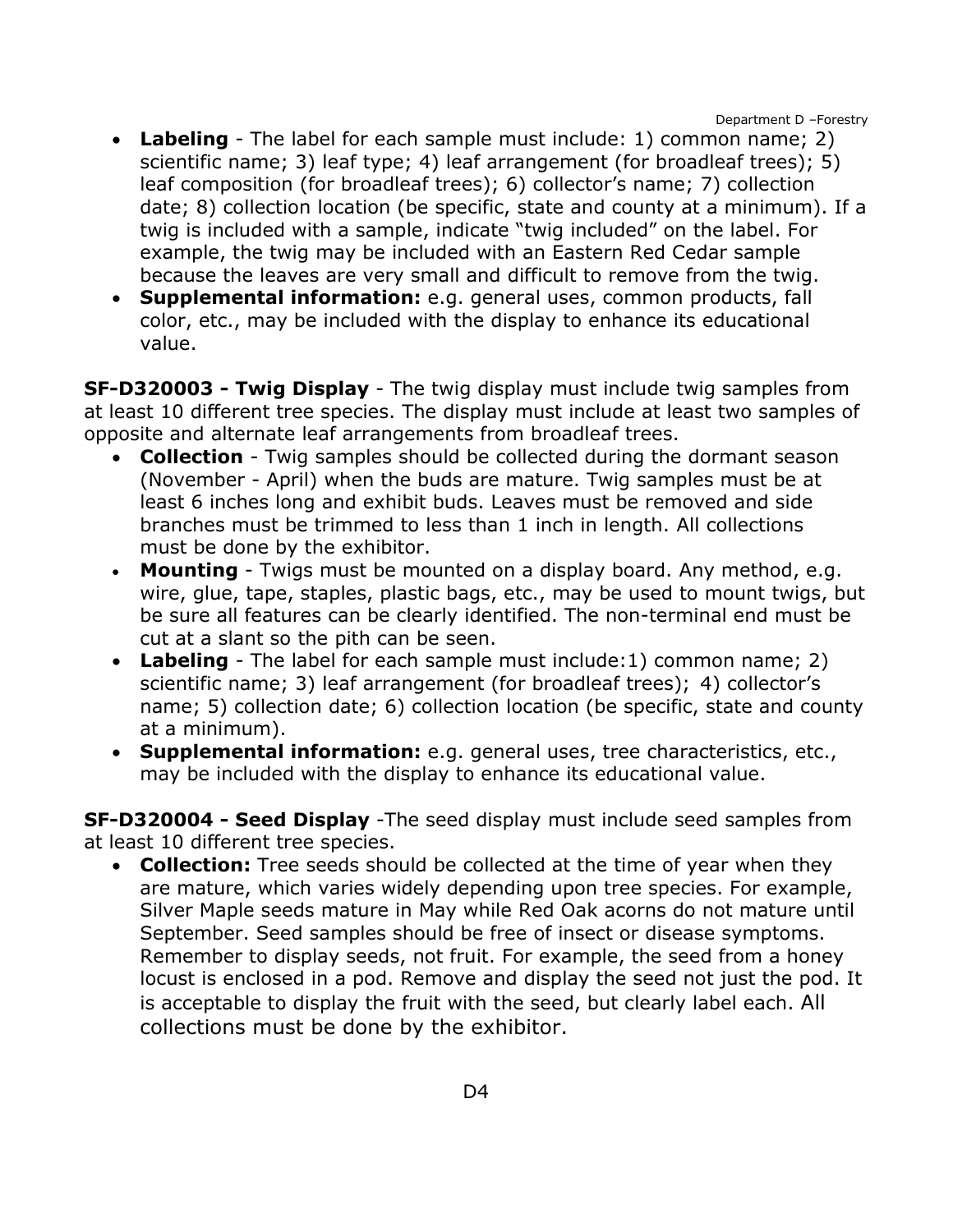- **Mounting:** Seeds may be displayed in a variety of ways, e.g. mounted on a display board or displayed in jars in a rack, etc., but they must be securely mounted and easily viewed. Be as creative as you like.
- **Labeling:** The label for each sample must include: 1) common name; 2) scientific name; 3) type of fruit, if known (e.g. - samara, pod, nut, or legume, etc.); 4) collector's name; 5) collection date; 6) date collected; 7) collection location (be specific, state and county at a minimum).
- **Supplemental information:** e.g. maturity date, average number of seed in the fruit, etc., may be included with the display to enhance its educational value.

**SF-D320005** - **Wood Display** - The wood display must include wood samples from at least 10 different tree species.

- **Preparation:** Samples may be of any shape, e.g. sections from a board, wood cylinders, turned on a lathe, horizontal or vertical cross sections of a small log with bark attached, etc. but all samples should be the same shape, e.g. all wood cylinders or all sections of a board. Each sample can be no larger than 4 inches by 4 inches by 4 inches. Cut surfaces should be sanded to show the grain. Treating samples with a clear finish (no stain) is optional. All collections must be done by the exhibitor.
- **Mounting:** Samples may be displayed in a variety of ways, e.g. mounted on a display board or displayed in a box or rack, etc., but they must be securely mounted and easily viewed. Be as creative as you like.
- **Labeling:** The label on each sample must include: 1) common name; 2) scientific name; 3) wood type (softwood or hardwood); 4) collector's name; 5) collection date; 6) collection location (be specific, state and county at a minimum).
- **Supplemental information:** e.g. common products, density, etc., may also be included with the display to enhance its educational value.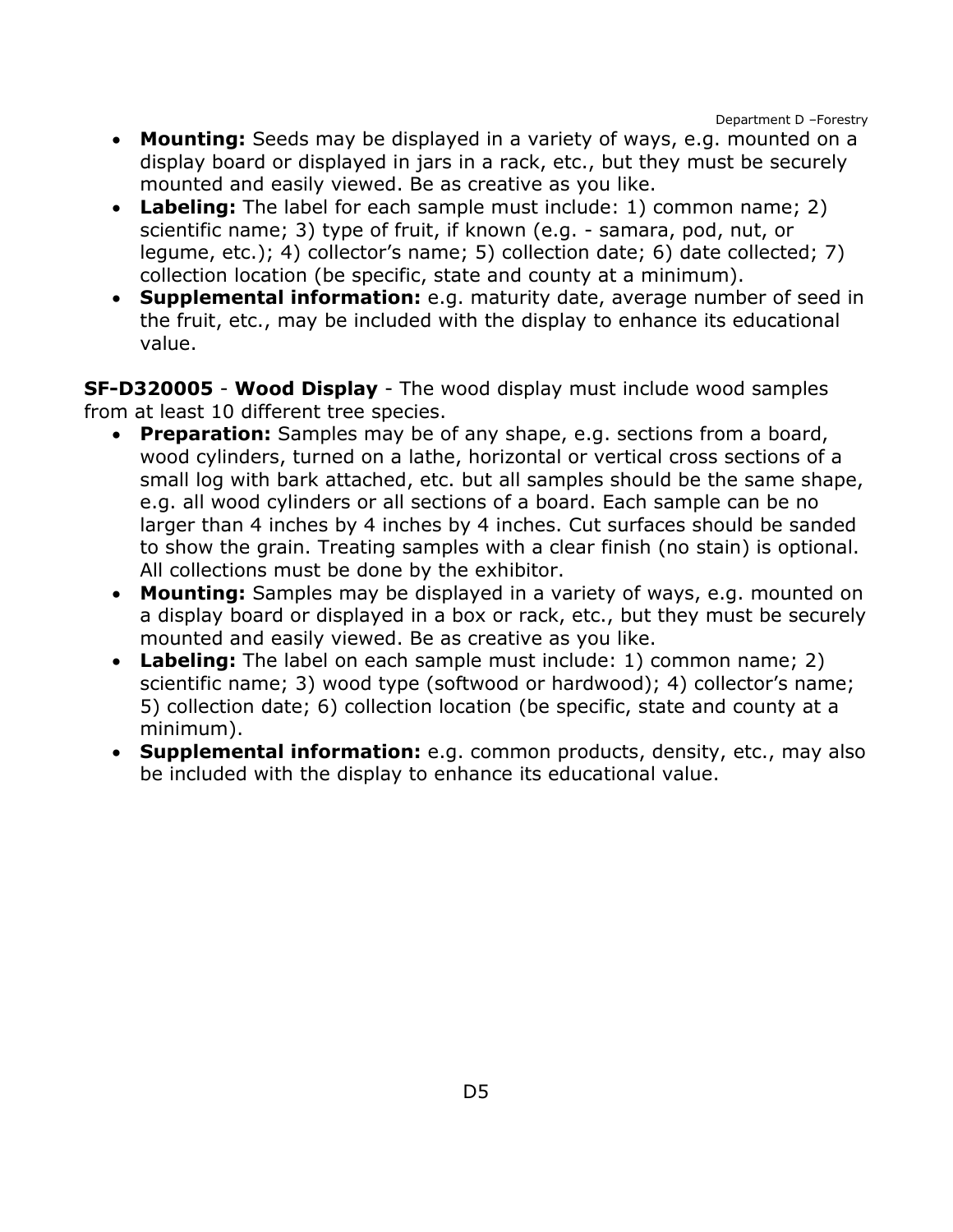Department D –Forestry

**SF-D320006 - Cross Section** - Display a disc cut from a tree species listed in 4H 332. The sample must be collected, by the exhibitor, within one year of the state fair judging day. The disc must measure 6 to 12 inches in diameter and 1 to 3 inches thick. The bark should be firmly attached, which may be difficult if the tree was dead when the disc was cut. Sand at least one side of the disc so the grain can be easily seen. If the disc is treated with a clear finish, both sides must be treated to minimize warping. As the disc dries, some cracking or checking can be expected and is allowed.

• **Labeling:** Label the following parts clearly and accurately labeled on the cross section with pins, paper tags, or some other form of identification: 1. Pith 2. Heartwood 3. Sapwood 4. One growth ring (beginning and end) 5. Cambium 6. Bark. A separate label attached to the back of the disc must include: 7. Common name 8. Scientific name 9. Tree classification (softwood or hardwood) 10. Age (of the cross section) 11. Collector's name 12. Collection date 13. Collection location (be specific, state and county at a minimum)

**SF-D320007 - Parts of a Tree -** (**This project is only for ages 8–11)** Prepare a poster, no larger than 24 inches x 24 inches that clearly identifies the main external parts of any tree: 1. Trunk 2. Crown 3. Roots 4. Leaves 5. Flowers 6. Fruit 7. Buds 8. Bark. Identifying other internal parts, e.g. phloem, xylem, cambium, annual ring, pith, etc., is optional. Attach a separate label on the back of the poster that includes the exhibitor's name and age.

**SF-D320008 - Living Tree** - Display a living tree seedling grown by the exhibitor from seed. The seed must be from a species listed in 4H 332. The seedling must be 60 days to 1 year old (on State Fair judging day). The display container must contain at least 8 inches of soil (potting mix or suitable natural soil), have drainage holes, and a drain pan to catch drainage water.

- **Labeling:** A waterproof label must be attached and include: 1. Common Name; 2. Scientific Name; 3. Seed Treatments (if any); 4. Planting Date 5. Emergence Date 6. Exhibitor's Name.
- **Supplemental information about the tree:** e.g. where the seed was collected, growth measurements, uses for that species, etc., may be included in an attached notebook, poster, etc. Supplemental information will be an important factor in judging.

**CF-D320900 - Forestry - Other** - Examples include: Leaf Print display, Champion Tree Display, etc. Exhibit needs to relate to project area. You can add any additional information that you want the judge to know about your exhibit.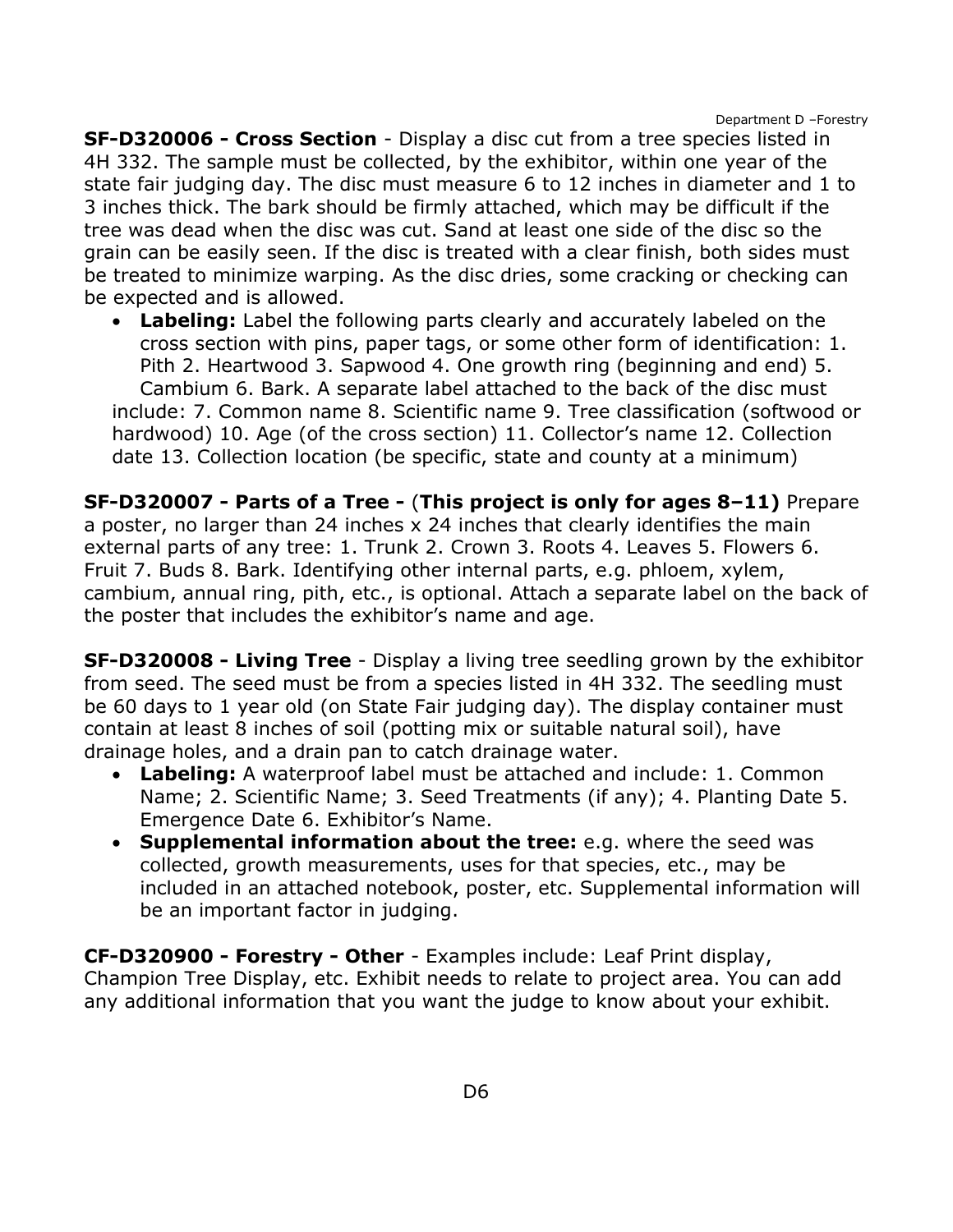# **DEPARTMENT D - RANGE MANAGEMENT**

<span id="page-7-0"></span>The purpose of this category is to help 4-H'ers identify and collect range plants. In addition, participants will learn the basics of range management, and Nebraska's range. Through the creation of range boards 4-H'ers will become more proficient in knowledge of Nebraska's range. For more resources and materials in this category refer to the resource section at the bottom of the page.

### **Rules**

1. Each exhibit must be properly identified with Unit and Class.

2**.** All plant displays, and display covers must be the result of the current year's work.

3. Plant identification and lists of appropriate plants in each category (grasses, forbs, shrubs, and grass-like plants) can be found in the Range Judging Handbook and Contest Guide (EC150, Revised July 2016), Common Grasses of Nebraska (EC170), and Common Forbs and Shrubs of Nebraska (EC118).

4. The purpose of these exhibits is to demonstrate to the public the benefits from the study and application of crop, weed, range and soil sciences to solving problems in management, conservation, sustainability and environmental protection.

5. For guidelines on specific projects, refer to appropriate project manuals. Premier 4-H Science Award is available in this area.

## **Eligibility**

All static exhibits must have received a purple ribbon at the county fair to advance to the State Fair.

## **Scoresheets, Forms, and Contest Study Materials**

Scoresheets, forms, contest study materials, and additional resources can be found at [http://go.unl.edu/ne4hrange.](http://go.unl.edu/ne4hrange)

## **State Fair Special Awards**

For General Rules see the "General Rules and Regulations" section of this fair book.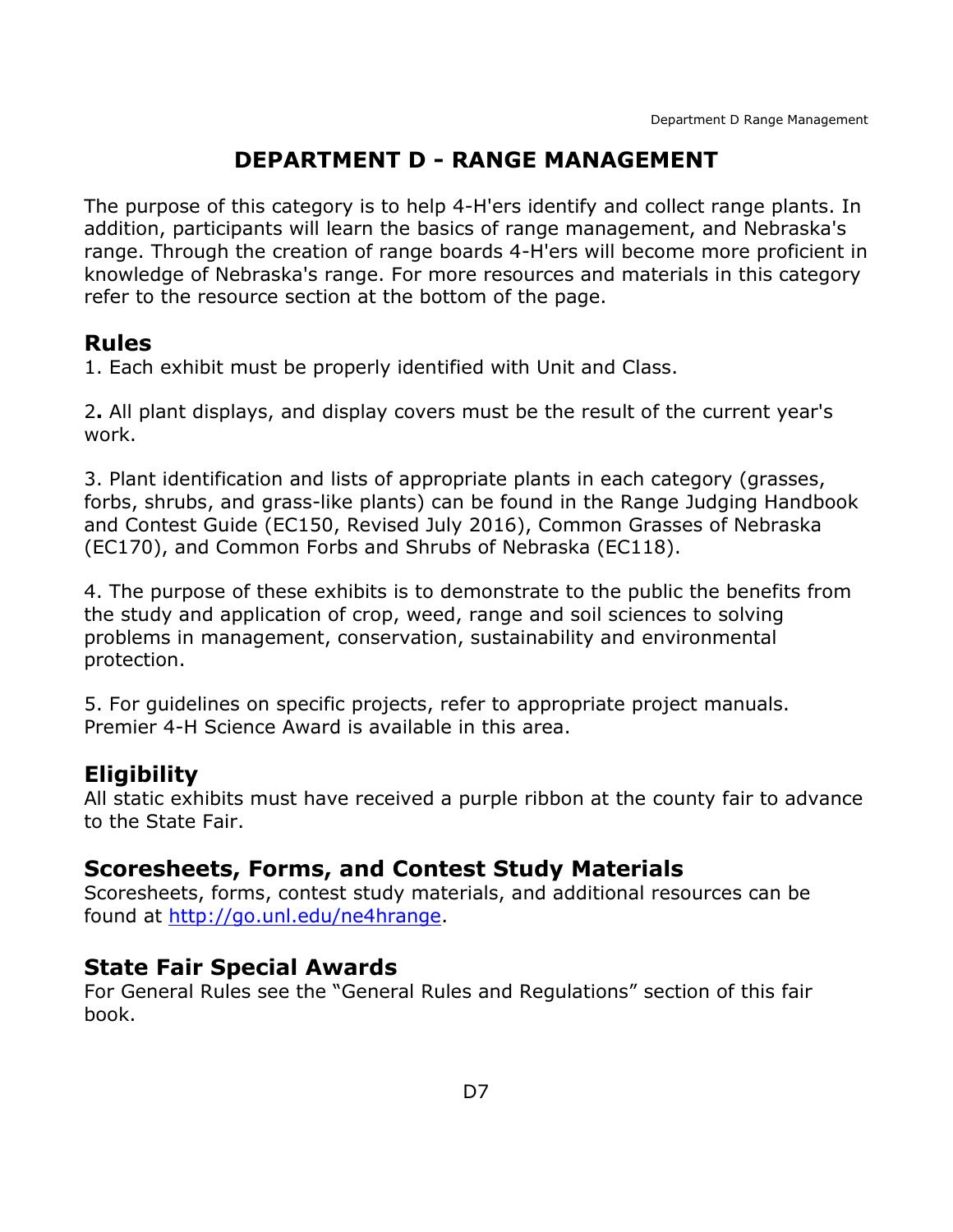#### **Resources**

To find the youth and leader resources associated with this project area go to [https://4hcurriculum.unl.edu/.](https://4hcurriculum.unl.edu/) Use the search box to search by curriculum area.

#### **DIVISION 330 - RANGE MANAGEMENT CLASSES**

### **Exhibit Rules**

**1. Books (Classes 1-6)**: For books, plants must be mounted on sheets that are no larger than 14" wide by 14" high. Plants should be glued rather than taped and the mounts should be protected with a clear cover. Proper plant mount should include root, as well as stem and leaf tissue. Exhibits will be judged based on completeness of plant mount, accuracy of identification, labeling, neatness and conformation to project requirements. Each completed mount must have the following information (see example below) in the lower right corner of the mounting sheet: Scientific name (in italic or underlined), with authority - Common name. - County of collection. - Collection date. - Collector's name. - Personal collection number, indicating order that plants were collected in your personal collection, - Other information, depending on class selected, i.e., value and importance, life span, growth season, origin, major types of range plants. This information should be typed or printed neatly.

**2. Displays (Class 7):** The purpose of the display is to tell an educational story to those that view the display. The display is a visual representation (pictures, charts, graphs) no larger than 28" by 28" on plywood or poster board. The display should be neatly titled. Make sure to label display with exhibitor's name, address, and county on back side.

**3. Boards (Classes 8-9):** Boards should be should no larger than 30" wide by 36" tall. Boards should be adequately labeled.

**SF-D330001 - Value and importance for Livestock Forage and Wildlife Habitat and Food Book** – (SF260) - A collection of 12 different plants mounts, with 4 classified as high value, 4 as medium value, and 4 as low value for livestock forage, wildlife habitat, or wildlife food. Value and importance classifications can be found in the Range Judging Handbook and Contest Guide Appendix Table 1 (EC150, Revised July 2016) starting on page 42. Plants can consist of any combination of grasses, grass-like plants, forbs, or shrubs. Assemble plant mounts in order of high, medium, and low value and importance. Label each plant mount with its value and importance classifications for each of the three areas: Livestock Forage, Wildlife Habitat, and Wildlife Food.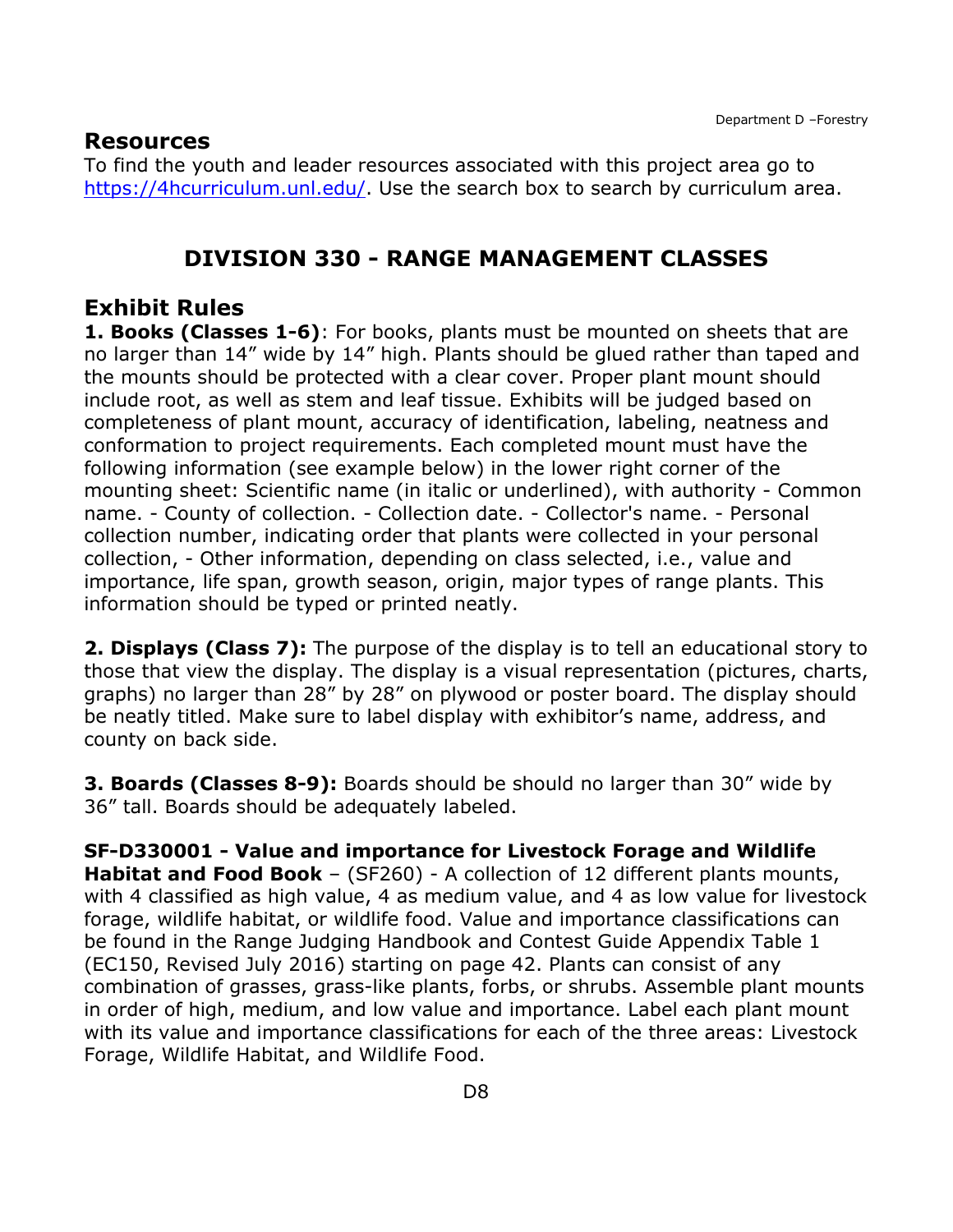Department D –Forestry

**SF-D330002** – **Life Span Book**- (SF260) - A collection of 6 perennial plant mounts and 6 annual plant mounts selected from grasses or forbs.

**SF-D330003** –**Growth Season Book** - (SF260) - A collection of 6 cool-season grass mounts and 6 warm-season grass mounts.

**SF-D330004 - Origin Book** - (SF260) - A collection of 6 native range grasses and 6 introduced grasses. Introduced grasses are not from North America and often used to seed pastures.

**SF-D330005 - Major Types of Range Plants Book** - (SF260) - A collection plant mounts of 3 grasses, 3 forbs, 3 grass-like and 3 shrubs.

**SF-D330006 - Range Plant Collection Book** - (SF260) - A collection of 12 range plant mounts with something in common (i.e. poisonous to cattle, or historically used as food by Native Americans, or dye plants, or favorite antelope forage, etc.). Include a short paragraph in the front of the book which describes what the plants have in common and why you have chosen to collect them.

**D330007 – Parts of a Range Plant Poster** - (SF259) - Mount a range plant on a poster board. Label all the plant parts. Include the plant label in the lower right corner, including the scientific and common name of the plant. Put your name and 4-H county on the back of the poster.

**D330008 - Special Study Board** - (SF260) - A display of the results of a clipping study, a degree of use study, range site study, etc. A short essay must accompany the display to explain the reason for the study, what was learned, and study results. This should be placed in a sheet cover attached to the board.

**D330009 - Junior Rancher Board** - (SF260) - This exhibit should include a ranch map with a record book or an appropriate educational display on some phase of rangeland or livestock management. A short essay must accompany the display to explain the purpose of the rancher board, what was learned, etc.

**CF-D330900 - Range Management - Other** - Exhibit needs to relate to project area. You can add any additional information that you want the judge to know about your exhibit.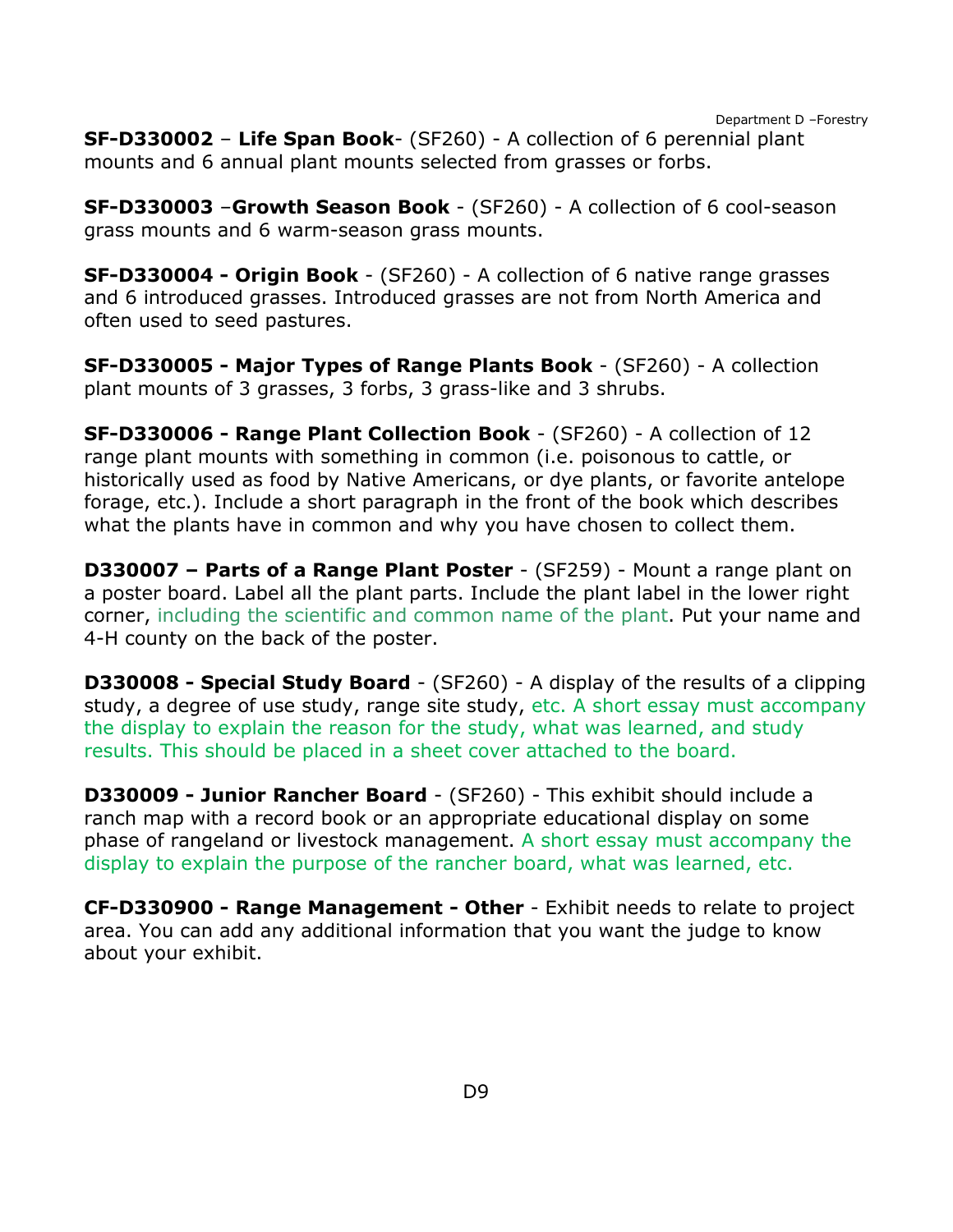# **DEPARTMENT D - CONSERVATION AND WILDLIFE**

<span id="page-10-0"></span>Participants have the opportunity to create a variety of exhibits in the different divisions. This category gives 4-H'ers the opportunity to present their knowledge of their chosen interests. 4-H'ers will not only show their knowledge about conservation, wildlife, and shooting sports, but also the different laws that surround those areas. When creating an exhibit make sure to take close account of the rules.

# **Rules**

1. Show What You Did & Learned: All exhibitors are encouraged to show evidence of their personal field experiences, or observations that relate to their exhibit. This helps judges understand what the 4-H'er did and learned in the process that led to the exhibit.

2. **Proper Credit:** Show proper credit by listing the sources of plans or other supporting information used in exhibits.

3. **Whose Exhibit?:** The exhibitor's name, county and age must be on the back or bottom of all displays so that the owner can be identified even if the entry tag becomes separated from the exhibit.

4. **Wildlife & Wildlife Laws**: "Animal" or "Wildlife" in the following instructions includes wild fish, amphibians, reptiles, birds, or mammals. Follow wildlife laws; example: wildlife laws do not allow collection of bird nests, eggs, or any of their parts.

5. **PROJECT MATERIALS**: Related project booklets include Bird Behavior (EC 5- 93-81), Fishing for Adventure Project Manuals, Wildlife Conservation (4-H 125), and Outdoor Skills: Learning Science in the Outdoors series (Science Signature Outcome Program).

6. **BOARD AND POSTER EXHIBITS:** -These are displays that show educational information about a topic of interest. Board exhibits can hold objects such as fishing equipment or casts of animal tracks. Mount all board exhibits on ¼" plywood, masonite, or similar panel no larger than 24" high by 24" wide. Poster exhibits should be on regular poster sheets, no larger than standard size (22 by 28 inches) but half size, 22" by 14", is recommended.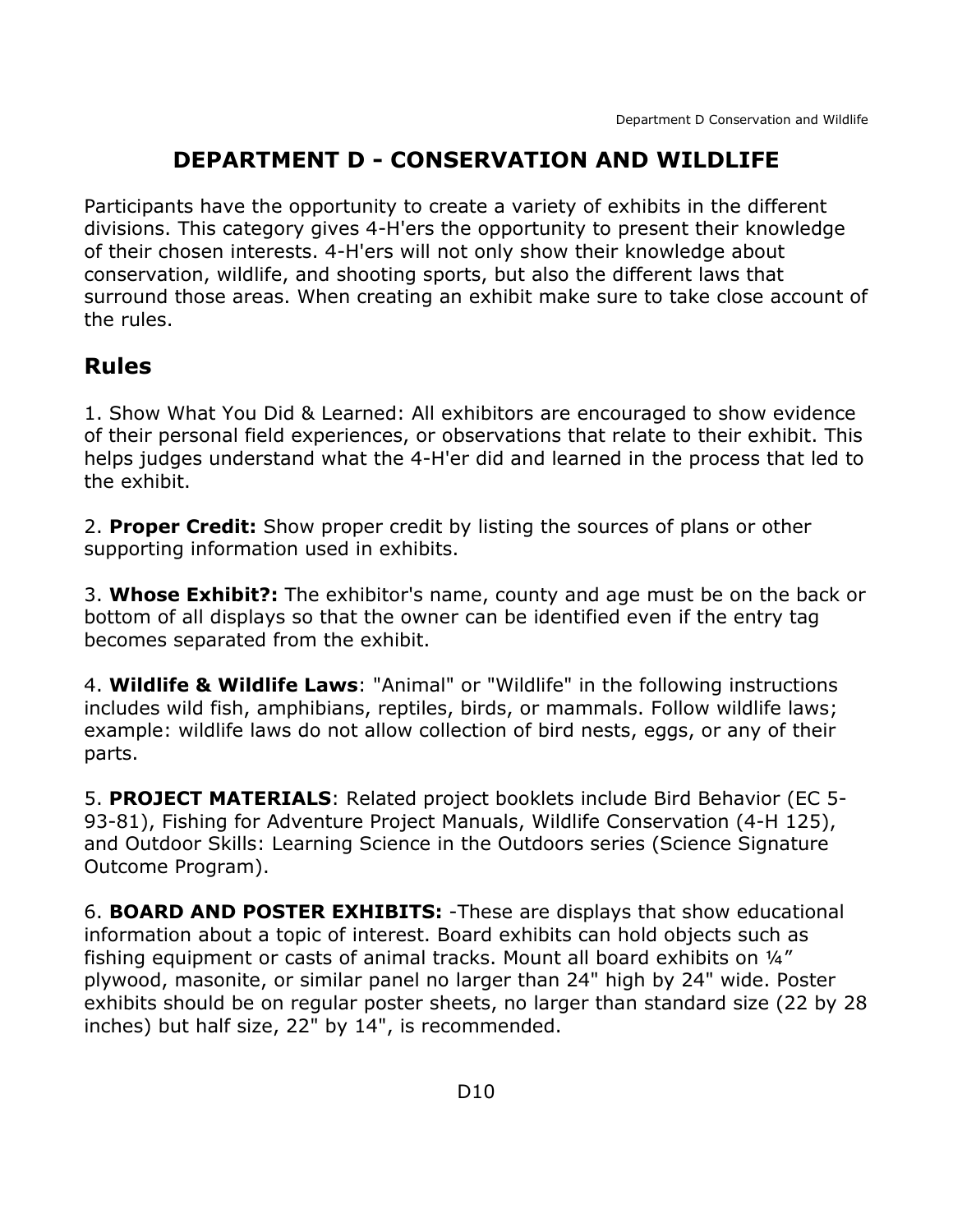# **Eligibility**

All static exhibits must have received a purple ribbon at the county fair to advance to the State Fair.

## **Quota**

County Fair Quota - For general rules see the [General Rules and Regulations](https://unl.box.com/s/e7w1cmzwit0us89x96k1h2gdrs51dsy2)  [Section of the Fair Book](https://unl.box.com/s/e7w1cmzwit0us89x96k1h2gdrs51dsy2) State Fair Quota - Refer to general rules for information regarding quota <https://4h.unl.edu/fairbook/general/rules>

## **Scoresheets, Forms, and Contest Study Materials**

Scoresheets, forms, contest study materials, and additional resources can be found at [https://go.unl.edu/ne4hconservation-wildlife-shooting.](https://go.unl.edu/ne4hconservation-wildlife-shooting)

### **State Fair Special Awards**

Premier 4-H Science Award is available in this area. Please see General Rules for more details

### **Resources**

To find the youth and leader resources associated with this project area go to [https://4hcurriculum.unl.edu/.](https://4hcurriculum.unl.edu/) Use the search box to search by curriculum area.

## <span id="page-11-0"></span>**DIVISION 340 - CONSERVATION & WILDLIFE CLASSES**

## **Wildlife and How They Live**

**SF-D340001 - Mammal Display** - (SF154) - Board or poster exhibits. Display may show any aspect of wildlife, wildlife habitat, or related conservation. Examples: life history or other facts about one type of wildlife; how to manage wildlife on a farm or in town; managing habitat for one kind of wildlife; life requirements for one kind of wildlife during one season or through the year; wildlife behavior and habitats. For more ideas, refer to project booklets.

**SF-D340002 - Bird Display** - (SF154) - Board or poster exhibits. Display may show any aspect of wildlife, wildlife habitat, or related conservation. Examples: life history or other facts about one type of wildlife; how to manage wildlife on a farm or in town; managing habitat for one kind of wildlife; life requirements for one kind of wildlife during one season or through the year; wildlife behavior and habitats. For more ideas, refer to project booklets.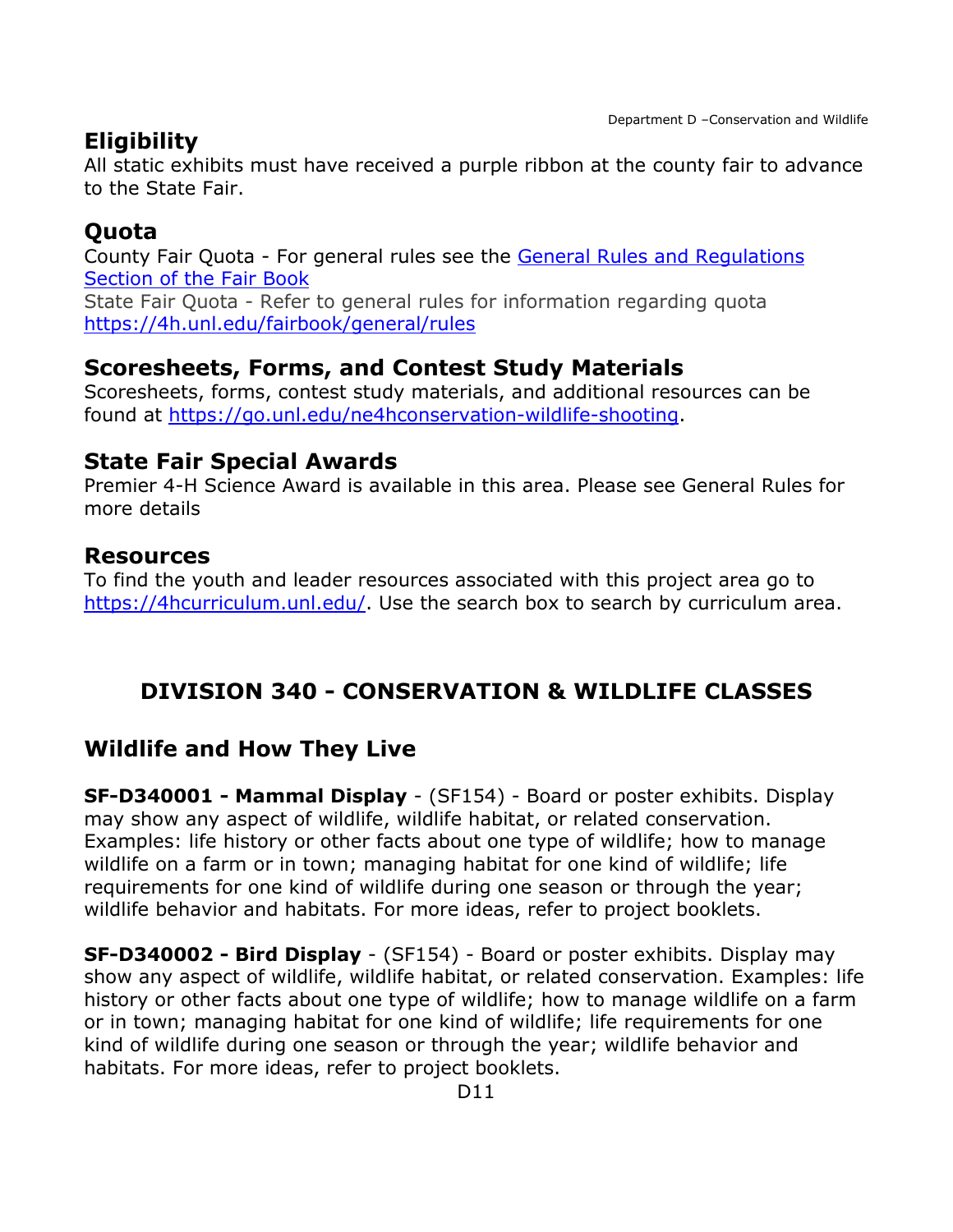Department D –Conservation and Wildlife

**SF-D340003 - Fish Display** - (SF155) - Board or poster exhibits. Display may show any aspect of wildlife, wildlife habitat, or related conservation. Examples: life history or other facts about one type of wildlife; how to manage wildlife on a farm or in town; managing habitat for one kind of wildlife; life requirements for one kind of wildlife during one season or through the year; wildlife behavior and habitats. For more ideas, refer to project booklets.

**SF-D340004 - Reptile or Amphibian Display** - (SF156) - Board or poster exhibits. Display may show any aspect of wildlife, wildlife habitat, or related conservation. Examples: life history or other facts about one type of wildlife; how to manage wildlife on a farm or in town; managing habitat for one kind of wildlife; life requirements for one kind of wildlife during one season or through the year; wildlife behavior and habitats. For more ideas, refer to project booklets.

**SF-D340005 - Wildlife Connections** – (SF157) - Board or poster exhibit - The purpose of this display is to show interconnections and related aspects among animals, plants, and other habitat components. All displays should show two or more interactions (connections) that occur between/among animals or between animals and their habitat. Displays might show how animals interact with other animals, with people, or with their habitat.

#### Examples:

- o Food chain display. Use pictures, drawings, or other items to illustrate the source of food energy and where it goes - who eats whom or what. Use arrows to show the direction of the energy (food) flow.
- o Show the role of predators, scavengers, insect eaters, or others in nature.
- o Show how wildlife numbers (populations) change through the year.
- o Show predation, competition, or other behavioral interactions of wildlife.
- o Choose one kind of wildlife and make observations through a season or year, keep notes of interactions, then make a display of what you saw.

**SF-D340006 - Wildlife Tracks** – (SF158) - Board or diorama-type box exhibit. Make a display of animal tracks using plaster-of-paris casts. There are 3 options. For all options, include a brief description of your experiences in making the tracks so the judge better understand what you did and learned. Positive casts (impressions as they would be in nature) are preferred, but not required.

- **Option 1** should show plaster-of-paris tracks of five or more kinds of wildlife along with a picture or illustration of each kind of animal.
- **Option 2** should show two or more plaster-of-paris tracks of one specific kind of wildlife and should include a picture or illustration of the animal, what the animal may eat, and what may eat the animal.
- **Option 3** should show two tracks and include the animal's habitat needs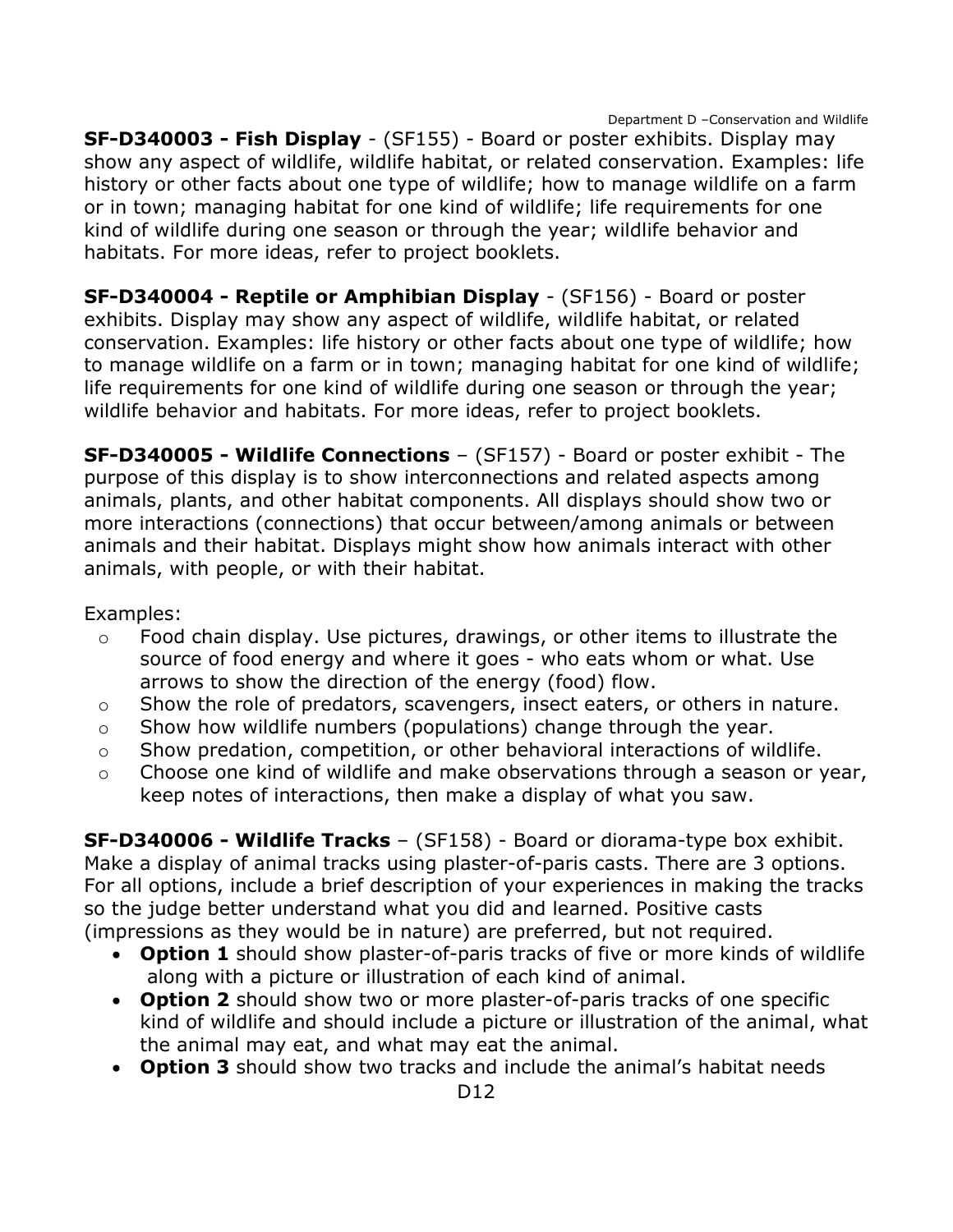Department D –Conservation and Wildlife including preferred food, shelter, water, and space in addition to picture or illustration of the animal.

**SF-D340007 - Wildlife Knowledge Check** – (SF159) - Use electrical circuits, pictures, or other methods of teaching wildlife identification or other wildlife related knowledge. Plan size and shape to fit transportation and display; maximum size 24 x 24 inches.

**SF-D340008 - Wildlife Diorama** – (SF160) - Box must be no larger than 24" x 24". The exhibit might show a grassland, prairie, agricultural, woodland, riparian (stream or river corridor), wetland, and/or other area with wildlife habitat. Example: show a large unbroken grassland or prairie for area-sensitive species such as meadowlarks, greater prairie-chicken, lark bunting, grasshopper sparrows, Ferruginous hawk, burrowing owl, horned lark, upland sandpiper, or pronghorn; AND/OR show an area interspersed with several habitats such as windbreaks, farm fields, woods, waste areas, ditches, and pastures for edge-adapted species such as white-tailed deer, northern bobwhite, ring-necked pheasants, mourning doves, cottontail rabbits, fox, squirrels, Northern cardinals, or blue jays. Label the habitats displayed and show at least five kinds of wildlife in their proper habitats.

**SF-D340009 - Wildlife Essay** – (SF161) - Learn how to share educational information by writing. Choose a conservation or wildlife topic that interests you and write an essay about it. For example, write about a particular species of wildlife that you have observed or about the values of wildlife (commercial value, game value, genetic value, aesthetic value, ecological value, scientific value). You might write about wildlife on a farm, in town, in a backyard, at a backyard feeder, or at other places. You might write about hunting, fishing or ethics and proper behavior for hunting or fishing. The essay is between 100 and 1000 words long and typed, double spaced, on  $8\frac{1}{2} \times 11$ "paper. You might use books, magazines, or personal interviews as resources, but you must give credit to all sources by listing them.

**SF-D340010 - Wildlife Values Scrapbook** – (SF162) - Make a scrapbook about the various values of wildlife (commercial value, game value, genetic value, aesthetic value, ecological value, scientific value) following guidelines in the Wildlife Conservation project booklet (4-H 125).

**SF-D340011 - Wildlife Arts** – (SF163) - The purpose of this class is to allow artistic exhibits that contain educational information about conservation and wildlife. Examples might include paintings, photographs, wood carvings, painted duck decoys, or songs or poems written by the exhibitor. Entries must be appropriate for fair display and no larger than 24" x 24". For example, paintings or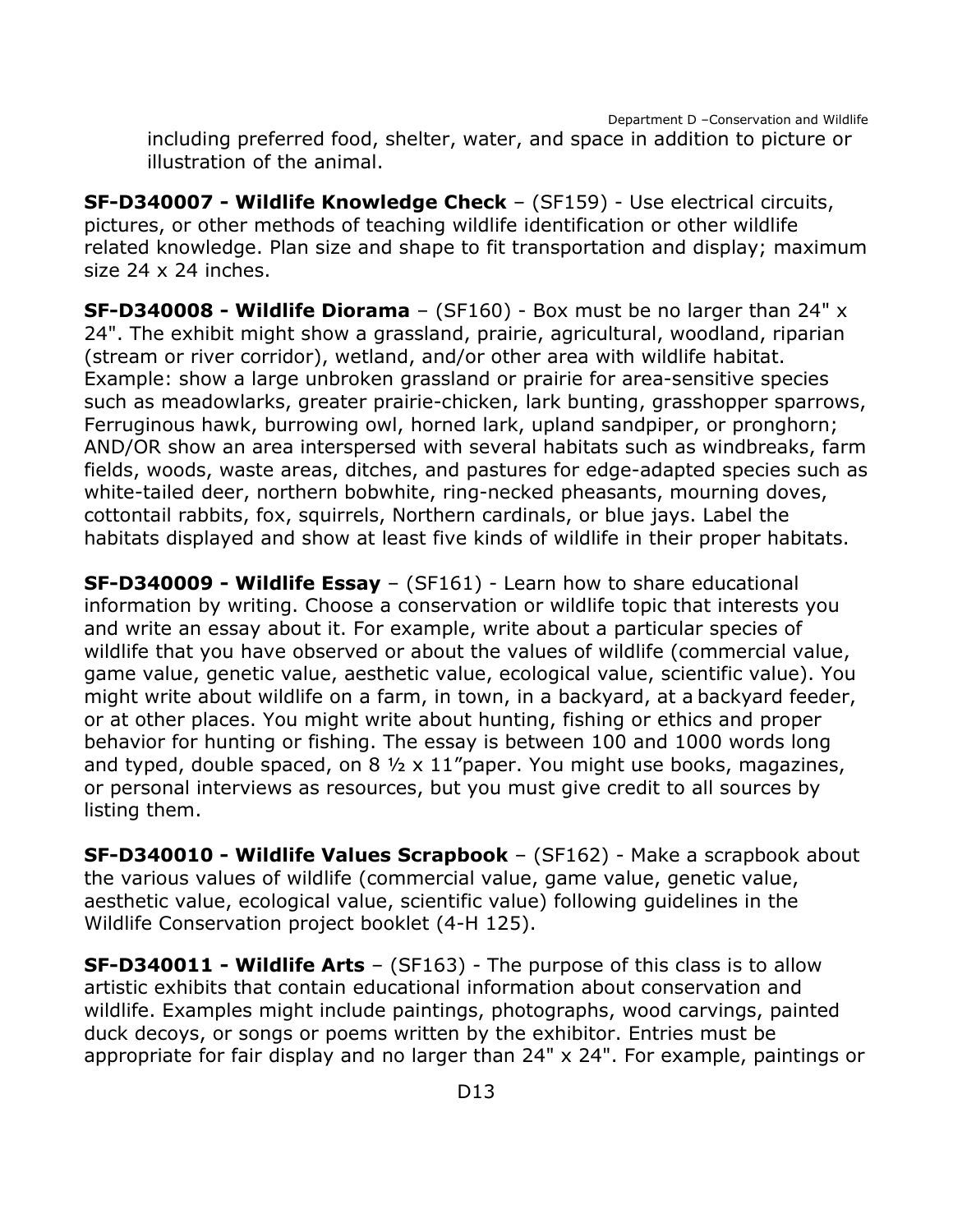Department D –Conservation and Wildlife

photographs should be displayed in notebook format or mounted on a sturdy display panel. All entries must include a title and brief explanation of the purpose or message (what is the exhibit meant to show).

**CF-D340900 - Conservation and Wildlife - Other** - Exhibit needs to relate to project area. You can add any additional information that you want the judge to know about your exhibit.

# **DIVISION 342 - WILDLIFE HABITAT CLASSES**

<span id="page-14-0"></span>**SF-D342001 - Houses** – (SF165) - Make a house for wildlife. Examples: bird house (bluebird, purple martin, wood duck, kestrel, barn owl, etc.) or bat house; no insect houses. Make the house functional so that dimensions, hole size etc. are appropriate to fit the intended species' needs. Include the following information: 1) the kinds of animal(s) for which the house is intended, 2) where and how the house should be located for best use, and 3) any seasonal maintenance needed. Tips: check NebGuide on bird houses and shelves.

**SF-D342002 - Feeders/Waterers** – (SF166) - Make a bird bath or bird feeder. Examples: seed, suet, or nectar feeders. Squirrel feeder okay; no insect feeders. Indicate the kinds of animal(s) for which the feeder or waterer is intended. Make the feeder or waterer functional so that it fits wildlife needs. Include the following information: 1) where and how the feeder or waterer should be located for best use and 2) how it should be maintained. Tips: check NebGuide on feeding birds.

**SF-D342003 - Wildlife Habitat Design Board or Poster** – (SF167) - Choose a backyard, acreage, or farm, and design a habitat plan to meet the food, water, shelter, and space needs of at least three kinds of animals you would like to attract. Draw an outline of the area and show what plants or other habitat will be provided. Indicate how the various parts of your plan provide the desired habitat needs. You might include an aerial photo of the area if you have one.

**CF-D342900 - Wildlife Habitat - Other** - Exhibit needs to relate to project area. You can add any additional information that you want the judge to know about your exhibit.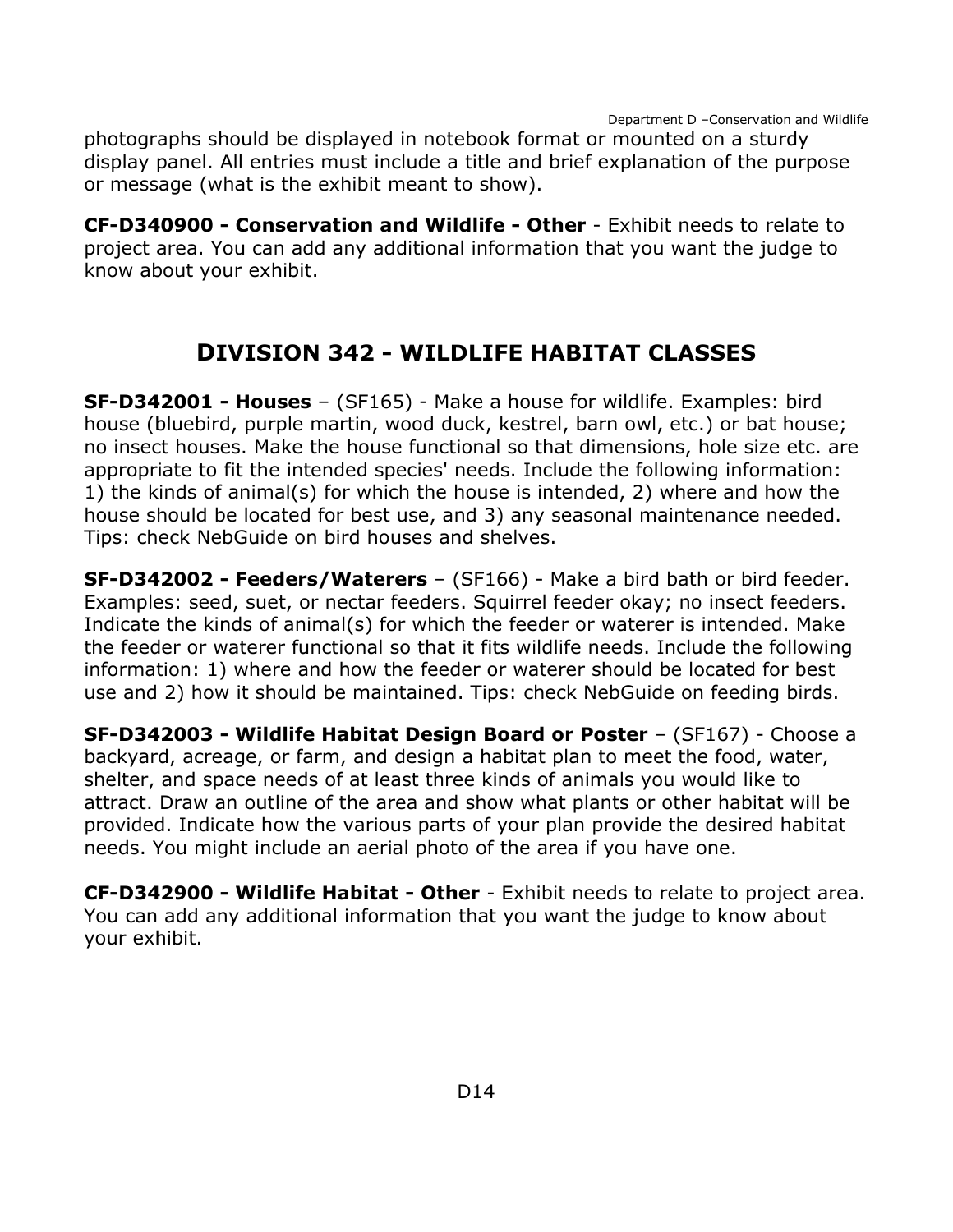#### Department D –Conservation and Wildlife **DIVISION 343 - HARVESTING EQUIPMENT CLASSES**

<span id="page-15-0"></span>**SF-D343001 - Fish Harvesting Equipment** – (SF168) - Board exhibit. Display of equipment used in fish harvesting. Examples: fishing knots, hooks (with corks over ends for safety), lures, etc. Label all items displayed. Include in your exhibit the following information: 1) the purpose of each item, 2) when or where each item is used in relation to other equipment, and 3) any personal experiences you've had with the item(s).

**SF-D343002 - Build a Fishing Rod** – (SF169) - Build your own fishing rod for exhibit and for fishing use. Rod building blanks and kits with instructions are available for this purpose. A fishing rod educational exhibit may not exceed 96 inches length. Exhibit must be mounted on a board and labeled with the member's name, county and class number. Include with the exhibit the following items as a brief attachment: Explanation of cost of materials/components, where materials/components were purchased, and how many hours required for construction. Identify all parts. Necessary components which must be included are grip, line guides (based on manufacturers specifications), guide wraps, and hook keeper. Reel seat needs to be aligned with guides, and guides aligned accurately down rod. Guide wraps of size A to D, nylon or silk thread. Exhibit will be judged on workmanship, labeling of parts (guides, etc.), correct information, and neatness.

**SF-D343003 - Casting Target** – (SF170) - Make a casting target for exhibit and use, following guidelines on the reference sheet. Target must be under 36" x 36". The bullseyes/rings must be 1 foot in diameter and can have up to 3 rings. They must be easy to store, durable, and weather resistant.

**SF-D343004 - Wildlife Harvesting Equipment Board Exhibit** – (SF171) - Display of equipment used in harvesting wildlife. Examples: expended ammunition casings (no live ammunition permitted), steel traps, hide stretchers, fleshers, etc. For displays of shotguns, rifles, or bows, use drawings or pictures. Label all items displayed. Include in your exhibit the following information: the purpose of each item, when or where it is used in relation to other equipment, and any personal experiences you've had with the item(s).